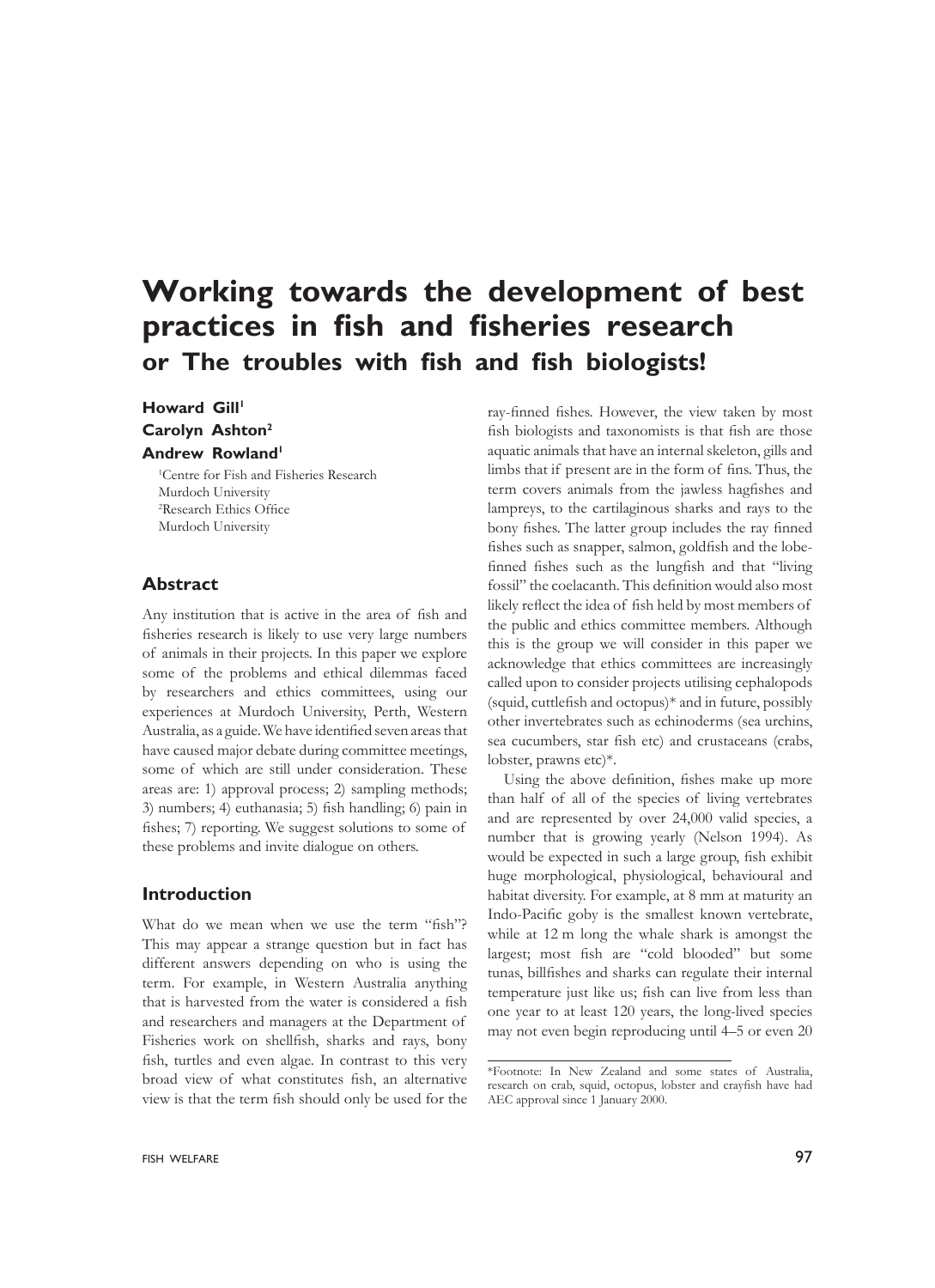years of age; although most fish invest no parental care in their offspring others exhibit more care than some mammals; all known aquatic habitats from the deepest arctic oceans to equatorial mountain streams are inhabited by fish, with some fish like the mudskippers being able to spend extended periods foraging out of water (Nelson 1994; Moyle & Cech 2000). Yet, even for such a large and diverse group, we are tasked with developing best practice for welfare for the group as a whole.

At Murdoch University there is an active fish and fisheries research centre. In 2007, fish represented 25% of the animals used for teaching and 97.8% of the animals used for research—a total of 97.4% of the total animal use for the University (Murdoch University 2008). This represents over half a million fish in one calendar year. Any institution that is conducting research into fish and fisheries will no doubt be dealing with similarly hefty animal figures. The majority of research conducted by researchers at Murdoch University is field-based and includes surveys, community studies and biological studies of specific species or usually a combination of all. In this regard there are a number of similarities to wildlife studies that involve amphibians, reptiles, birds and/or mammal trapping. However, there are also a number of factors that make fish and fish welfare unique and care should be taken in extrapolating Animal Welfare guidelines for amphibians, reptiles, birds and mammals to fish.

It appears that research opportunities are increasing in fish and fisheries-related fields. Thus, we have identified this as being an area that our Research Ethics Office and the Animal Ethics Committee (AEC) must educate themselves about in more detail in order to face some of the challenges that arise. We have made some progress, but it seems that every question we answer raises another two or three. What follows is a discussion about seven main areas of focus.

# **Approval process**

Initially when the committee started assessing applications for fish research there was a low approval rate. It was difficult to achieve a dialogue between the researchers and the committee and to achieve mutual understanding of goals and objectives. In this way fish research has a lot in common with other animal projects.

The main concerns concentrated on three areas:

## **Numbers**

Impact—it is confronting for members of AECs that many animals will be impacted on to some degree. They also need to accept that for these research applications there are a large number of individuals that won't survive.

Accuracy—have researchers accurately captured the numbers so that they have included by-catch and all fish that will be captured not just those to be retained. What basis has been used for the estimation of the numbers and should non-capture techniques such as sonic surveys be included?

#### **Methodologies**

There are a number of methods used to capture fish. They all have the capacity to impact on fish welfare. They are often not completely understood by the committee, nor well explained by researchers.

#### **Communication**

No application forms are perfect, and, as with many other types of applications, there is often a difficulty in encouraging researchers to understand why the AEC needs to hear "the whole story" and how they should tell it. Common examples include the use of language which researchers do not even consider to be technical, such as:

- Poikilothermic—a reliance on external factors for temperature regulation. Most fish are poikilothermic. Exceptions include some sharks and tunas.
- Teleosts—the largest group of bony fish (compared to non-bony sharks);
- Demersal and Benthic—bottom dwellers;
- Pelagic—live higher in the water column.

Researchers may provide a list of species expected to be caught, but with little indication of the implications of the accepted status of the animals:

- Endemic—naturally occurring only in that region;
- Native—naturally occurring in that region and other regions;
- Feral/Exotic/Introduced—does not naturally occur in that area, but its existence is tolerated there;
- Noxious/Pest—an exotic that, by law, is not to be tolerated in that area.

Noxious fish are often not allowed to be returned alive to the water. Hence AECs must be mindful that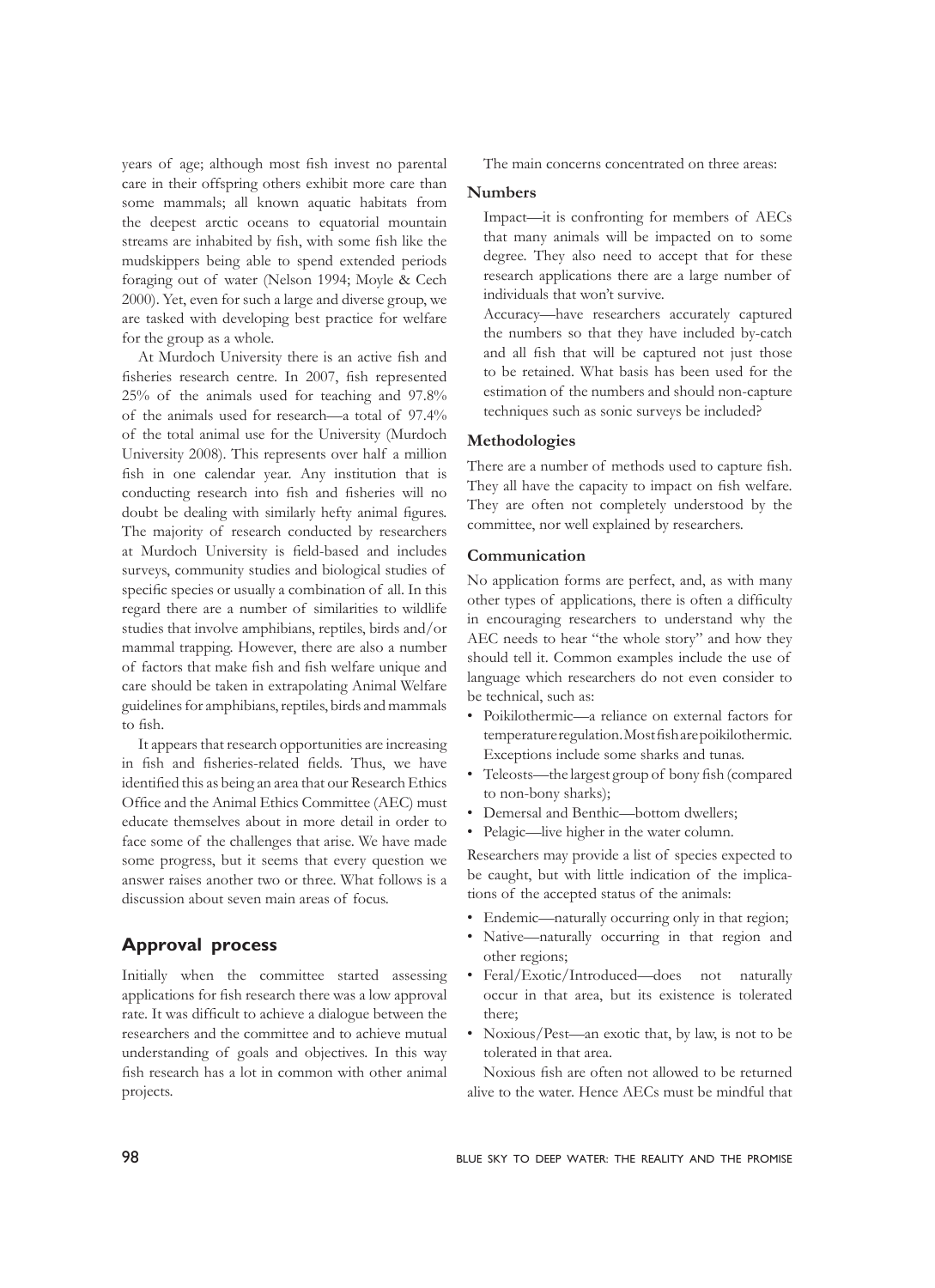the consequence of capturing these animals, either intentionally or as by-catch will be their euthanasia. Differences in State legislation must also be considered.

#### **Solutions**

Application forms are continually under revision. However, no form can be perfect for every situation. A very successful change for the committee at Murdoch University has been to include fish biologists on the committee in Category B (a person with qualifications and experience in the use of animals in scientific or teaching activities). This has had numerous benefits:

- The committee's understanding of the complexities of fish management has improved.
- The fish research area has a greater understanding of the concerns and workings of the ethics committee, and therefore provides better information to the committee.
- The welfare of the fish is given greater scrutiny.
- The success rate for approval has increased.

It would be our strong recommendation that any specialised group (either an animal group such as wildlife or a research specialty area such as genetics) be represented on the committee. If that is not possible, you may be able to put in place a standing arrangement with a "consultant member".

Further education of both researchers and committee members in relation to legislation, welfare concerns and handling techniques continues.

# **Sampling methods**

The commonly used sampling methods not only impact on researchers and their ability to practically deploy them. They have different welfare implications for both target species and by-catch. Committees may wish to place conditions on the use of specific nets or combinations of nets. Before they do so, it is important that they understand the techniques involved.

The techniques used currently under approval from the AEC at Murdoch University are discussed below:

#### **Seine nets**

These come in many sizes and involve an "active" trapping technique. They are useful for all types of studies. The net is anchored at one end on the shore and the free end brought round in a semi-circle.

Each end is then brought together and the ends are then slowly pulled onto the shore. The middle section of the net is shaped into a pocket which is also called the bunt or cod end. Most fish are herded into the bunt, but there are often a number further out towards the periphery. The bunt should be kept in water while fish are handled, either *in situ* or in a bucket, with the fish around the periphery of the nets removed first. Seine nets can also be deployed as a large circle in open water with the bottom of the net being drawn together to stop fish escaping, while small seines can also be used as a haul or trawl net.

# **Gill nets**

These are nets that are set and then left. The gills and spines of fish tend to get caught and tangled in the net when they swim straight into it. Some fish may be more tolerant than others, and by-catch, particularly tortoises/turtles, birds and mammals, may be adversely affected. In cases where this is predicted, researchers are required to monitor the nets more closely, sometimes "sitting" on them with continual observation. The gill nets are scanned routinely, and irregular movements are investigated further. Another factor determining frequency of observation is experience. It may be appropriate for the AEC to limit the number or type of nets until a high level of competency is reached. Is it practical then, for an AEC to impose set times on checking nets? Gill nets (as others) are often set at dusk and into the early evening. There may be practical concerns such as Occupational Health and Safety (OHS) risks that must be considered. In addition, frequent checking of nets that involve lifting and re-setting may impact on the fish number and species caught—which has repercussions for a comparative community study. In these cases AECs may need to accept that the net will be cleared less often, and therefore be prepared to accept a greater impact on by-catch, in an attempt to enhance data collection and scientific rigour or ensure investigator safety.

#### **Fyke nets**

These are another net type that is set and then left, and they are suited to smaller areas where there are lots of nooks and crannies for fish to hide in. At Murdoch University, and on advice from one of our researchers, we insist that the very last section of the net must be set so that it is out of the water; this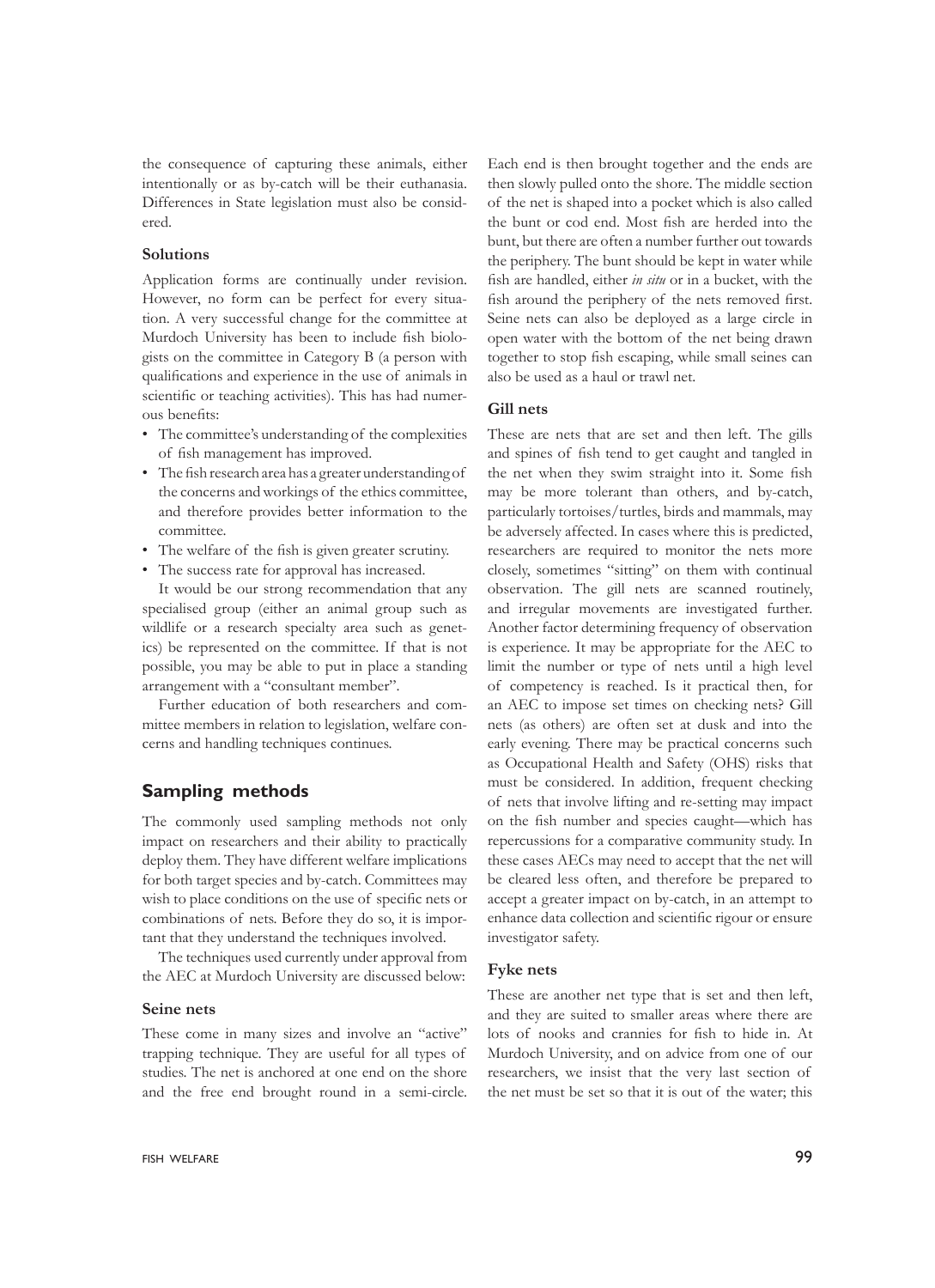reduces the likelihood of tortoises, water birds and water rats drowning if they enter the net. Well set fyke nets have the potential to be left for up to 8 hours depending on targets, terrain and the knowledge of the operator on the likelihood of non fish by-catch. However, if set in freshwaters and it rains or if set in tidal areas, researchers must go back to re-set the net so that the top end always remains free of the water. A common problem if the nets are not checked often enough is consumption of target animals by means of by-catch such as ducks.

General recommendations for all three net types are:

- Use knotless or woven mesh whenever possible (although the resulting drag on large nets may make this impractical).
- Use suitable sized nets (e.g., if targeting small fish, use small nets that will minimise by-catch).
- Check at regular intervals or continually monitor whenever possible.
- Use the technique of sub-sampling as often as possible.
- Ensure there are enough people to enable work to proceed quickly. Often three people are the minimum. The third person is a useful scribe and can begin the counting and recording work, that otherwise gets left to the lab, when they are not assisting with the nets. Three people may also be necessary from an OHS point of view. Smaller nets and manual methods may be able to be competently undertaken by two people.

#### **Electro fishing**

This can be tuned differently to target specific fish. There are a number of OHS concerns and experience is essential. Settings must be changed for different water types (e.g., depending on salt content) and there must be a safety cut off switch in case of accidents. A backpack unit creates an approximate field diameter of between 2 and 5 metres. It usually runs with a DC setting. The current must be pulsed to avoid injury to fish. Fish are briefly stunned and the pulsed DC current often causes them to be attracted to the anode. They are easy to then count or capture. If removing them from the water, they can be netted and then either bagged or placed in an esky floating behind the researcher. The larger the size of the animal, the more unpleasant the effect is. For that reason electro fishing is used by Murdoch University researchers in freshwaters where salt water crocodiles are found. As the crocodiles find the effect objectionable they usually (hopefully) rapidly retreat away from the researchers. Water birds trying to land or prey on vulnerable fish also find it disagreeable.

#### **Spear fishing**

This is very selective and virtually eliminates by-catch, depending on the skill of the operator. Good operators also cause rapid death. This technique may be associated with otolith damage and therefore unless the operator is well skilled, it is not suitable for studies where otoliths are used for identifying the age of fish. A knife should be kept on hand for quick euthanasia in the event of any shots missing the target.

#### **Line fishing**

This can be very selective and reduces by-catch through the use of appropriate gear for the target species. Formal training in humane fish handling and fish welfare for recreational anglers, who may be participating in studies, is considered an ethical responsibility at Murdoch University. As Cooke & Suski (2004, 2005) and Rowland et al. (2008) demonstrate, the use of appropriate tackle greatly reduces trauma to the fish. Therefore most of the work at Murdoch University uses either jigs fitted with a large single barbless hook, or non-offset barbless circle hooks if using bait, and appropriate line strengths.

## **Non-extractive—such as sonar, video or visual observation**

These techniques are considered to have little impact on the fish, although the potential for harm must always be considered. Accurate numbers involved may be very difficult to obtain.

#### **Cadavers from other sources**

Often researchers accompany commercial fishers, or they obtain samples from them. There may be limited opportunities for researchers to impact positively on the methods that are used by these industries, although it is encouraged wherever possible.

#### **Numbers**

One of the most confronting aspects of fish and fisheries research for ethics committee members is the large numbers of animals involved. Why are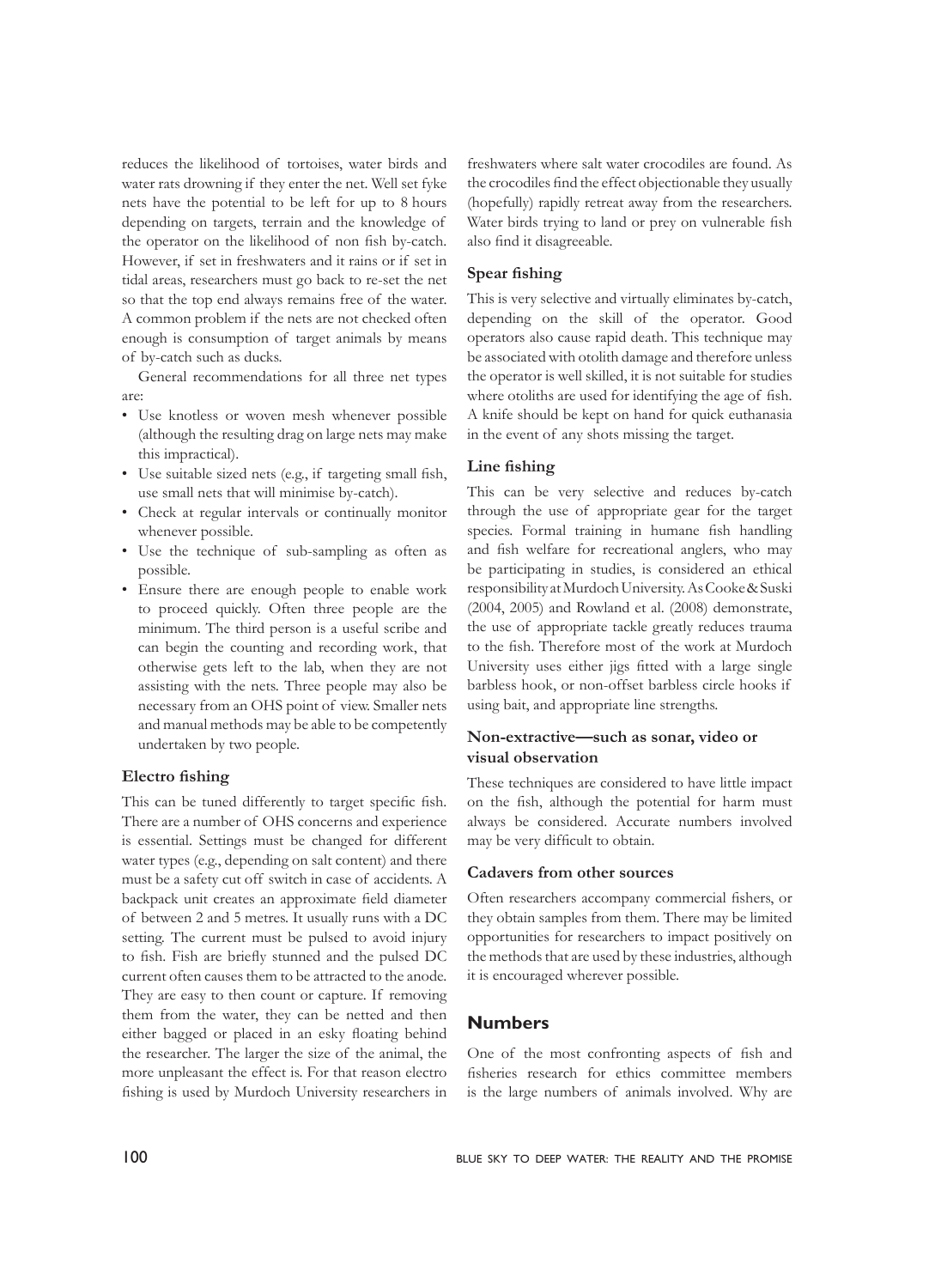**Fig. 1** Diagram of the Swan River Estuary. Dotted lines divide regions and circles represent replicate sites. *Courtesy Fiona Valesini*



the numbers so high? It is often due to the clumped distribution of fish where schools can number in the thousands. For example, the senior author and colleagues have netted schools that, based on subsamples, contained over 30,000 Perth herring. Another contribution to high numbers is the nature of community studies. For example, a study currently being conducted on the Swan River aims to compare the community structure now with that based on historical data, and determine the effects of large-scale developments and other anthropomorphic effects over the last 25 years. To be scientifically rigorous, the current study must use a similar experimental design. Thus, 23 sites will be used; giving replicates in each of the regions of the estuary (Fig. 1). Each of these sites will be sampled using both gill nets and seine nets together, at day and night sessions, during each of the four seasons. Therefore, if on average 100 fish were caught at each sampling time by each method, it is possible that 23×2×2×4×100 or a total of 36,800 fish will be caught in a year's sampling.

Community studies include a high number of replicates as Figure 1 illustrates.

We have mentioned the technique of *subsampling*. This describes the situation when only representative samples of the animals that are netted or captured are actually retained. The use of this technique reduces the number of fish that are euthanased, and also reduces the stress on all fish as processing times are much faster. There are a number of methods that can of each species may be more than adequate. However, if the particular fish being studied is very long-lived then it may well not be enough. To ensure that representations from enough stages of development are obtained it may be appropriate for the subsampling number to be much greater than 50. In this technique, fish are quickly identified and counted into a bucket of water and once the AEC-agreed subsampling number is reached, the rest are returned live to their normal habitat. In the hands of experienced investigators, this is likely to be the easiest and safest option. Where less experienced personnel or particularly vulnerable fish are involved, it may be worthwhile considering an anaesthetic bath (e.g., Aqui S) for fish being sorted, to reduce stress. Another subsampling technique is to utilise a visual estimate rather than conducting timeconsuming counting, especially when community studies are being done and large numbers are captured. For example, investigators may return three-quarters of the catch to the water and keep the rest. The species density is fairly consistent throughout the net and hence it remains a representative sample.

be used for subsampling. In a population survey, 50

Many fish numbers are actually estimates based on weights of known counts. Obviously all fish that are caught must be reported as they have been subjected to the stress of capture, even if many of them have been rapidly returned to the water, or sometimes not even removed from it. However, this leads to very high numbers of animals being reported and if the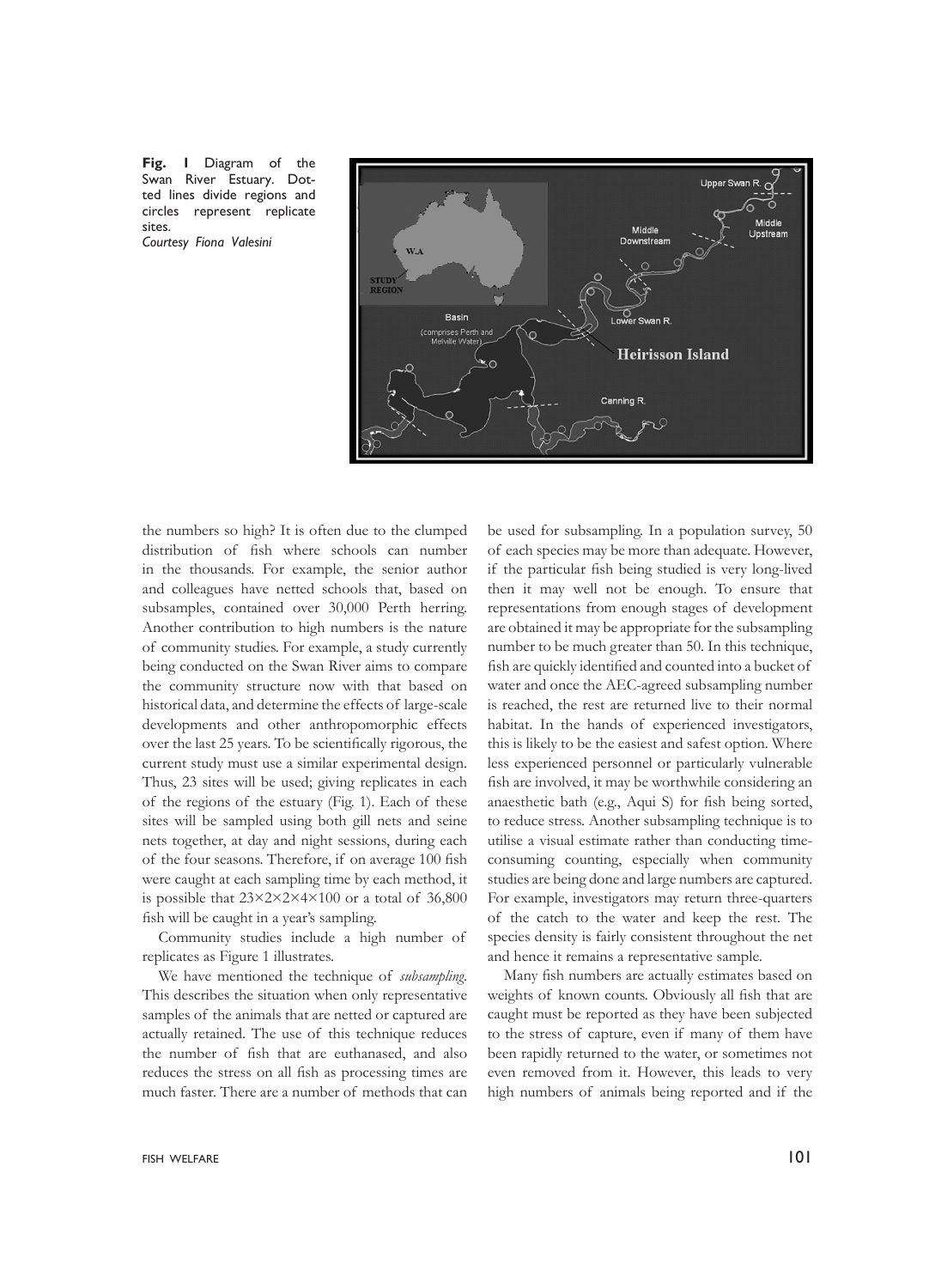numbers are released without supporting them with an understanding of what they actually represent, then it can create a false impression of the commitment to Reduction by an institution. While striving towards a decrease in the actual total numbers of animals used, the principles of Reduction and Refinement mean that research must be well tailored to answering the right questions and to minimising the number of animals actually retained or euthanased in each project.

At Murdoch University, the majority of fish that are caught and killed are stored, to enable future work by Honours and PhD students and research groups either at our institution or elsewhere. Another commitment to the principle of Reduction by Murdoch University is an attempt at modelling through the identification of major habitat drivers. One of our research groups is involved in an international search for an adequate model that can be used for surveying populations into the future. While we are using a number of animals today, once an adequate model is proven, the numbers of fish required in a "trawl and assess" community survey will potentially be drastically reduced. A model which could predict and identify habitat drivers may decrease the number of replicates and regions in an estuary, as well as the number, variety and size of nets required.

#### Solutions:

All experimental designs should be checked by statisticians, and researchers must fully explain to the AEC how they have reached the estimate of animals required.

- Researchers should endeavour to process as many fish on site as possible and return them safely to the water. Much of the work previously done back in the laboratory on dead fish can be safely and quickly done on live fish in the field. If this is not possible then use subsampling.
- Plan for likely by-catch and be ready to respond appropriately. Use suitable techniques to minimise by-catch.
- Keep the AEC informed about unexpectedly large captures that will affect total approved numbers.

# **Euthanasia**

There are a number of published guides for euthanasia of fish e.g., American Veterinary Medical Association (AVMA), ANZCCART. There are also some

studies that are being done in the commercial world of fish farming where emphasis may not be so much on animal welfare but on meat quality and flavour, and market value.

In fact, in the field it is almost impossible to have one approved method that can be used in all situations. The quickest is usually Ike-jimi (brain destruction or pithing), cervical dislocation or gill bleeding. The skill of the operator needs to be considered along with how many animals are involved and the subsequent use of the cadaver. For example, Ike Jimi often causes damage to the otoliths and is therefore less appropriate should these stones be required for aging the fish. It is also important to consider the OHS risks to the operator along with ease of disposal. The anaesthetic MS222 is therefore difficult to use in field situations.

One common technique is anaesthesia using sedation such as Aqui-S, followed by a physical method of euthanasia. While this is showing itself to be a reliable method in a number of different situations, it may not be entirely practical in all applications.

The use of an ice slurry remains a functional and effective method of sedation and euthanasia, provided that steps are taken to ensure it is only used with the right criteria. These include using crushed ice with enough water to ensure that the slurry consistency is maintained; ensuring it stays below 4°C; only using the technique for warm or tropical fish; and ensuring that any bagged samples are prefilled with the ice slurry.

Further research in pain perception in fish will help the search for appropriate euthanasia techniques.

# **Fish handling**

The priorities for fish handling are similar whether the animals are to be euthanased or returned to the water. It is important for processing to be rapid and for handling to be minimal. For those fish that are to be retained, prompt and humane euthanasia is crucial.

When conducting research in the field, Murdoch University follows the following guidelines to enhance the survivability of fish:

- Handle fish only when necessary and keep handling times to a minimum.
- Be prepared, work quickly and have enough people for the task.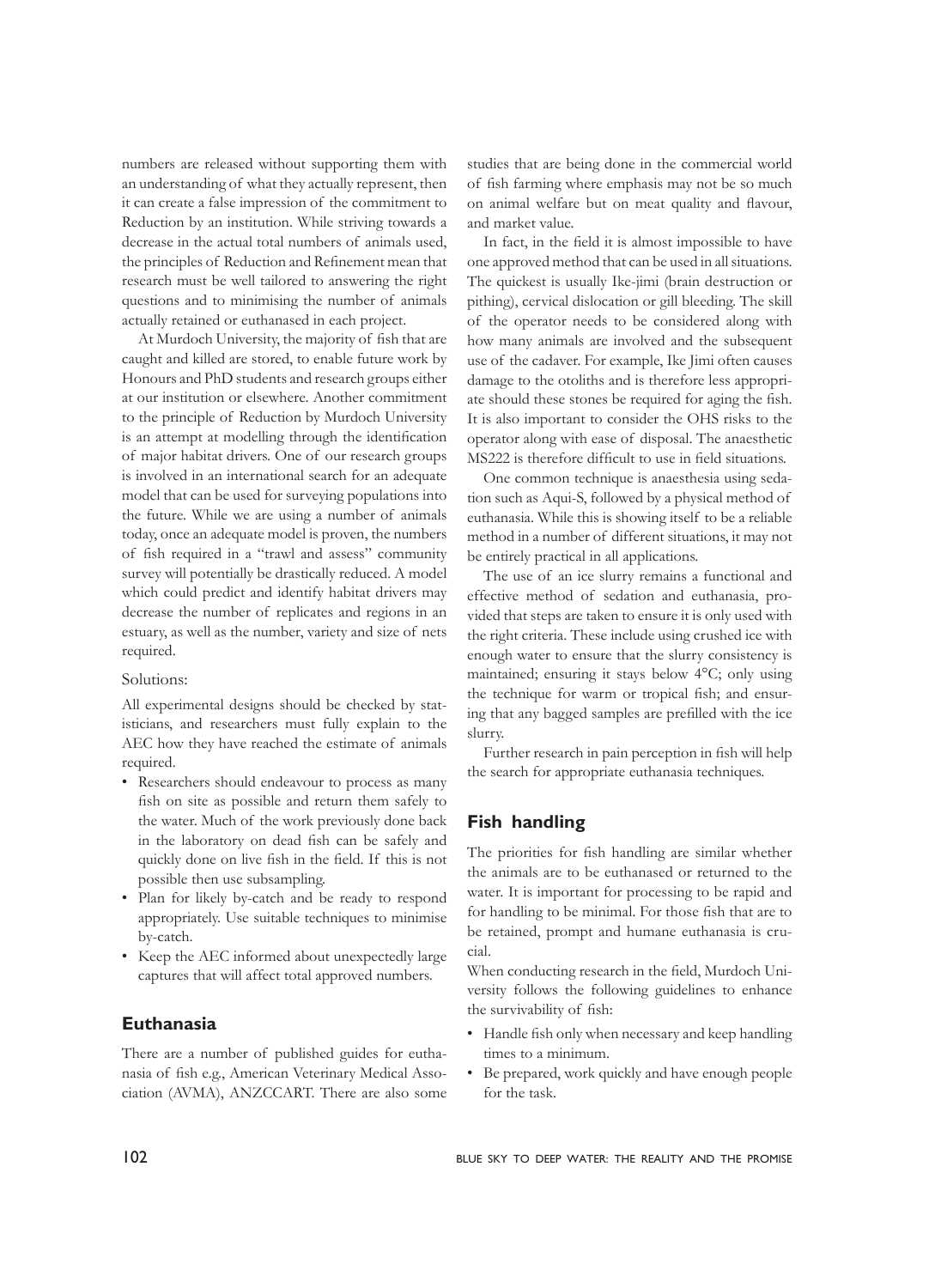- Keep fish in water as much as possible. This includes, where possible, making measurements on fish while they are in the water. Do as much laboratory work as possible on site, rather than killing fish just to measure them at leisure later.
- Aid respiration. If fish are removed from the water, keep them in a bucket of water. If they are on deck, utilise a deck hose with highly oxygenated water to pass water over the gills. An alternative is to passively "swim" them at the side of the boat to aid water flow over the gills. Not only will this aid respiration but it prevents the gills collapsing and sticking together, and reduces injury.
- Provide UV protection, especially for the eyes, by a light cloth when feasible.
- Protect from predators. Avoid returning fish one by one to the water.
- Reduce the effects of barotraumas with weights (Rowland et al. 2008). [A Fisheries Research and Development Corporation (FRDC) funded DVD explaining this technique is available from the senior author. ]

# **Pain in fishes**

"..fish have the sense organs and the sensory processing systems required to perceive harmful stimuli and, probably, the central nervous systems necessary to experience at least some of the adverse states that we associate with pain in mammals. Hence our working position that fish have the capacity to perceive painful stimuli and that these are, at least, strongly aversive." (FSBI 2002). This view is currently shared by researchers and Animal Ethics Committee members at Murdoch University.

Other papers in these Proceedings explore the emerging understanding of pain and fish central nervous system in more detail.

# **Reporting**

A problem faced by all institutions conducting fish research or teaching is reporting. In Western Australia and South Australia, fish are not considered "animals" under Animal Welfare legislation. This means that some institutions involved in using fish for scientific purposes are not required to utilise an AEC nor to report their use of fish. This does not necessarily mean that the use of fish by these institutions is

unethical or inhumane, but it does make national and state figures unreliable and non-comparable across and within these States.

Quite often, researchers report over-runs of fish use in their annual reports. Should this be acceptable? In some cases the regions under investigation have never been sampled before so numbers for approval were always a guide and vulnerable to underestimation. In other cases there may be unexpectedly "good" conditions for a particular species—this can be seen with climatic changes such as too much rain, or not enough rain, which can result in breeding numbers varying dramatically both within and between years. For example, in an ongoing study involving the senior author, prolonged early winter rains allowed the colonisation of a reservoir by two new species. In addition, the ensuing late winter and early spring months were very mild resulting in particularly good recruitment. Sampling during the following summer resulted in over 100,000 fish being captured or observed (Howard Gill unpubl. data).

It is good practice for researchers to keep an AEC informed during the year regarding animal numbers and they are required to notify the AEC immediately if they may exceed approved figures. In practice, it may be the last session of the year that puts the project over its approved total. Researchers should, at minimum, provide the reason why this occurred and estimate a reasonable expectation of animal numbers for the future. AECs and researchers should be prepared that numbers may subsequently come in massively under the estimate—or even rise again. For example, in the case just discussed, the investigators informed the AEC and revised their estimates; however, the following year saw very heavy but late winter rains and an unseasonably cold spring, resulting in very poor recruitment with numbers caught being slightly under the original (unrevised) estimates. This example clearly demonstrates that even for groups with a wealth of experience, estimations are just that.

In general, when higher numbers than expected are encountered, the increase should be predominantly in the "fish caught" figure and not in the "fish retained" figure. Two possible exceptions would be when the abundant species is noxious, and therefore must by law be euthanased (e.g., gambusia), or if the abundant species is sensitive and susceptible to stress and early death (e.g., atherinids).